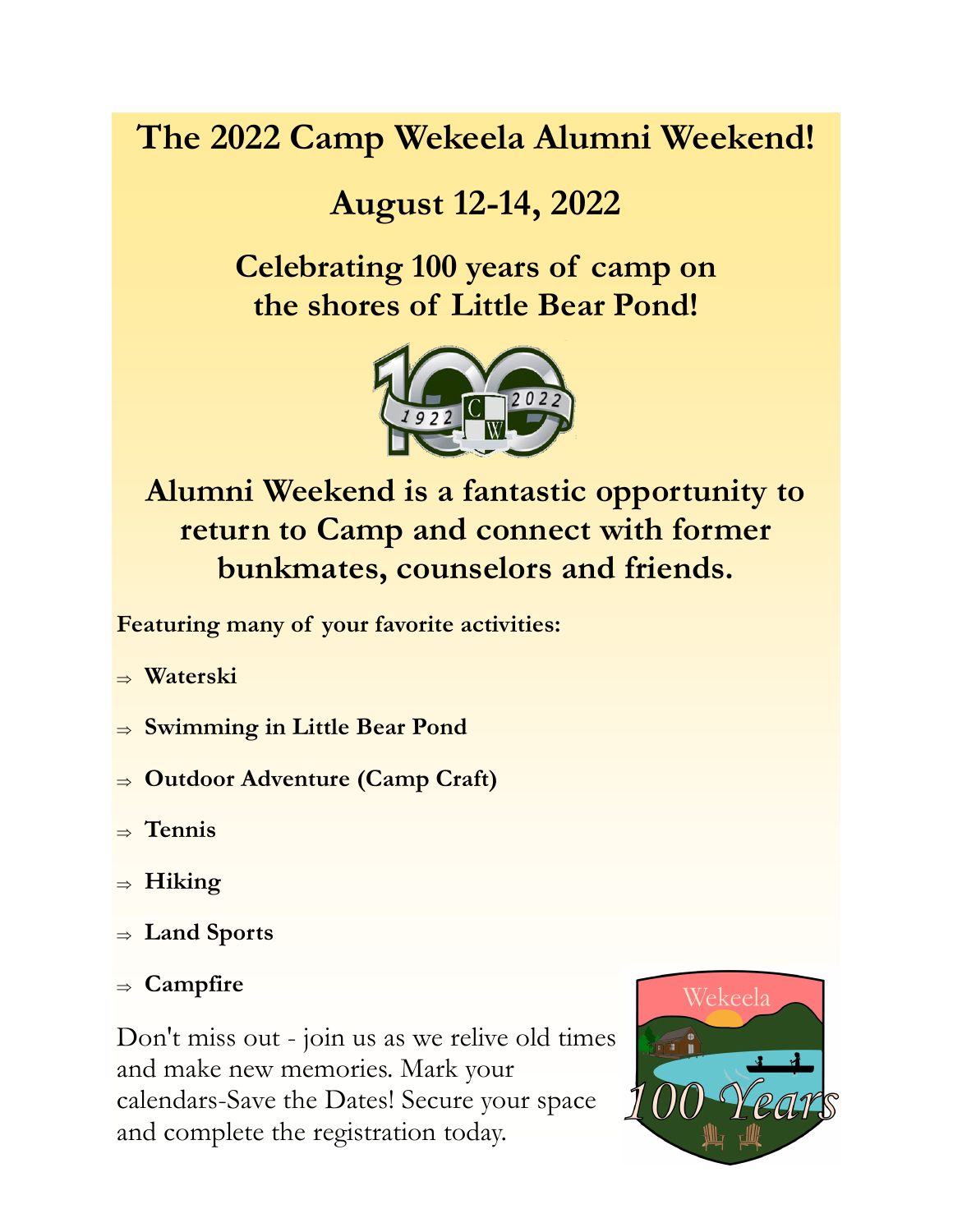|                                                                                                                                                                                                                                                                                                                                                                                                                                                                                                                                                                    | Alumni Weekend 2022 Registration Form                                                                                                                                                                                                                                          |                                                                                                                                                                                                   |
|--------------------------------------------------------------------------------------------------------------------------------------------------------------------------------------------------------------------------------------------------------------------------------------------------------------------------------------------------------------------------------------------------------------------------------------------------------------------------------------------------------------------------------------------------------------------|--------------------------------------------------------------------------------------------------------------------------------------------------------------------------------------------------------------------------------------------------------------------------------|---------------------------------------------------------------------------------------------------------------------------------------------------------------------------------------------------|
|                                                                                                                                                                                                                                                                                                                                                                                                                                                                                                                                                                    |                                                                                                                                                                                                                                                                                |                                                                                                                                                                                                   |
|                                                                                                                                                                                                                                                                                                                                                                                                                                                                                                                                                                    |                                                                                                                                                                                                                                                                                |                                                                                                                                                                                                   |
|                                                                                                                                                                                                                                                                                                                                                                                                                                                                                                                                                                    |                                                                                                                                                                                                                                                                                |                                                                                                                                                                                                   |
|                                                                                                                                                                                                                                                                                                                                                                                                                                                                                                                                                                    |                                                                                                                                                                                                                                                                                | Please make a copy of these                                                                                                                                                                       |
|                                                                                                                                                                                                                                                                                                                                                                                                                                                                                                                                                                    |                                                                                                                                                                                                                                                                                | pages for your records.                                                                                                                                                                           |
|                                                                                                                                                                                                                                                                                                                                                                                                                                                                                                                                                                    |                                                                                                                                                                                                                                                                                |                                                                                                                                                                                                   |
|                                                                                                                                                                                                                                                                                                                                                                                                                                                                                                                                                                    |                                                                                                                                                                                                                                                                                |                                                                                                                                                                                                   |
|                                                                                                                                                                                                                                                                                                                                                                                                                                                                                                                                                                    |                                                                                                                                                                                                                                                                                | <b>CAMP WEKEELA</b>                                                                                                                                                                               |
| * Private Cabin: \$600.00 per person<br>0<br>* Semi-Private Cabin: \$400.00 per person<br>O<br>* Shared Cabin: \$350.00 per person<br>O<br>0<br>August 13th only: \$100.00 (Includes Meals and Activities. Does<br>NOT includes Lodging).<br>I enclosed a check deposit of \$100.00 for each<br>participants (s) (please make checks payable to Camp Wekeela).<br>Full refund before July 29, 2022. No refunds after the 30th of July.<br>Payment due in full on or before July 30, 2022<br>Please charge my: Visa / MasterCard (American Express is NOT accepted) | A deposit secures your space. (Includes Lodging, Meals and Activities) Please check one:<br>* Children ages 5-15 \$150.00 per person (\$100 each for multiple children)<br>I signed the Visa/MasterCard authorization for the deposit of \$100.00 and for all future payments. | .<br>• I have read and agree to the terms outlined above and on the<br>second page of this Alumni Weekend 2022 Registration Form.<br><i>* Rates include all lodging,</i><br>meals and activities. |
| Number:<br>form.<br>camp address.                                                                                                                                                                                                                                                                                                                                                                                                                                                                                                                                  | Exp. Date: $CCV \#$ :<br>Please make checks payable to Camp Wekeela. Send payment before May 20th to our<br>off-season address. Send payment to camp summer address after May 21st to the Maine                                                                                | All participants must submit proof of up to date COVID-19 vaccination (card). To expe-<br>dite your registration, please submit up to date COVID-19 vaccine card with registration                |
|                                                                                                                                                                                                                                                                                                                                                                                                                                                                                                                                                                    |                                                                                                                                                                                                                                                                                |                                                                                                                                                                                                   |
|                                                                                                                                                                                                                                                                                                                                                                                                                                                                                                                                                                    |                                                                                                                                                                                                                                                                                |                                                                                                                                                                                                   |
| Off-season:<br>8793 Valhalla Drive<br>Delray Beach, FL 33446                                                                                                                                                                                                                                                                                                                                                                                                                                                                                                       | Camp Wekeela<br>www.campwekeela.com<br>info@campwekeela.com                                                                                                                                                                                                                    | Summer:<br>Hartford, ME. 04220-5527<br>1750 Bear Pond Road                                                                                                                                        |

Delray Beach, FL 33446 1750 Bear Pond Road Phone: 201.612.5125 Phone: 207.224.7878 1. . . . . . . .

 $-$ 

ä,  $\overline{\phantom{0}}$  ä,

 $\blacksquare$